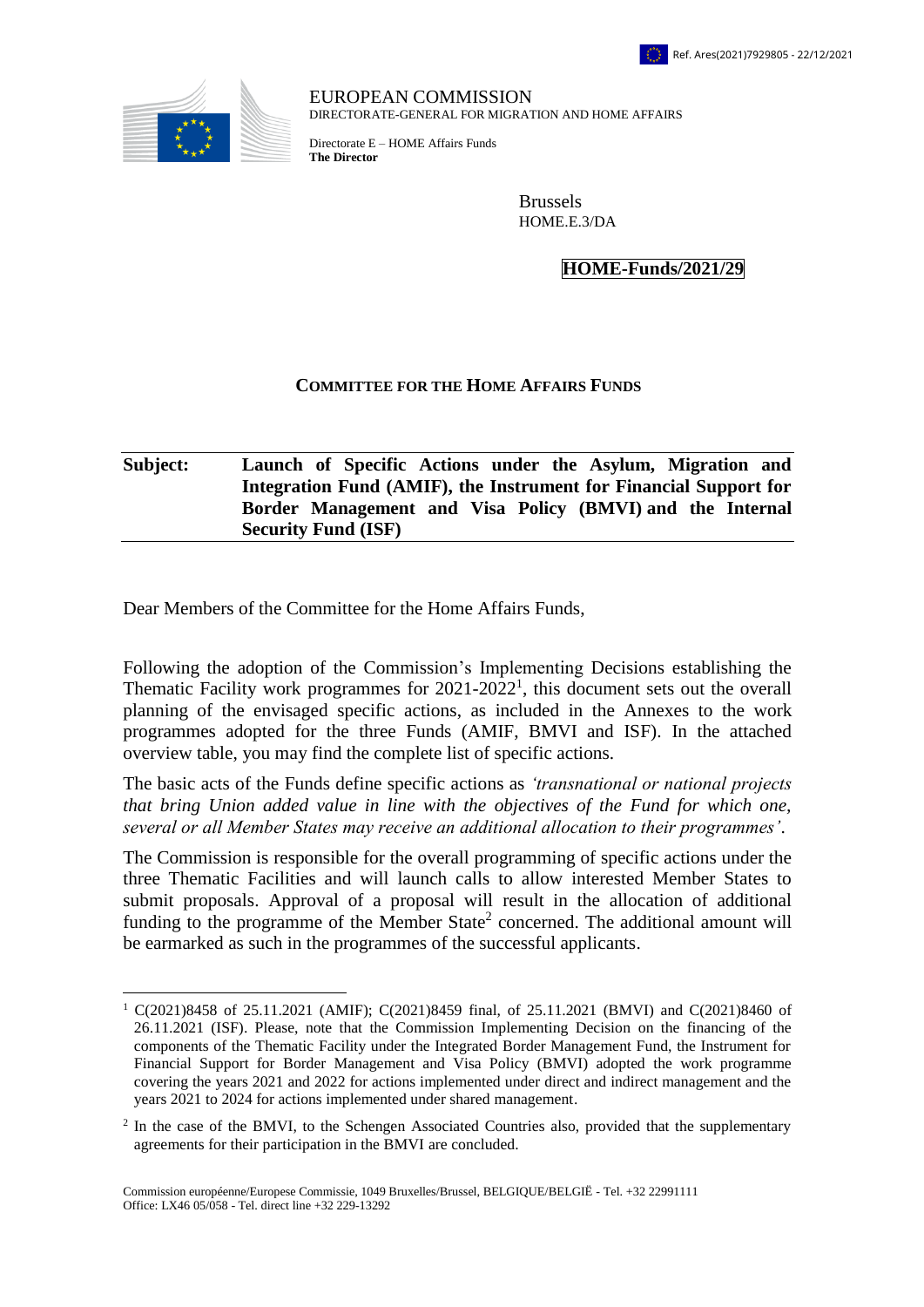For each specific action, DG HOME will communicate to the Member States the launch of the call for expression of interest. Where appropriate, in light of the subject matter and timing, DG HOME may bundle one or more specific actions in one call.

In concrete terms, DG HOME will send a note to the Committee members, announcing the launch of the call. The note will set out the purpose and objectives of the specific action(s), the admissibility and assessment criteria, the deadline for submission, the envisaged planning for the selection process and any implementation conditions. It will include the application form for the project proposal and the budget form (Annex 1) and, for the transnational projects, a partnership declaration form (Annex 2).

You may find enclosed, in the three attached documents, an indicative planning for the calls for expression of interest of all specific actions per Fund, as identified in the Annexes to the three multi-annual Thematic Facility Work Programmes. The documents indicate:

- the title of each specific action;
- the indicative budget of each specific action;
- an indicative short description of the purpose and the expected results for each specific action;
- an indication on Member States partnership (for a transnational project);
- $\bullet$  the date of expected publication of the call for expression of interest<sup>3</sup>.

As the nature and purpose of specific actions differ greatly, the timeline for completing all the steps after the call for expression of interest may vary as well. The call for expression of interest may be adapted to the particularities of each specific actions.

Managing Authorities must be involved in the preparation of a proposal for a specific action by a Member State. The Managing Authority of the Member State requesting funding for a specific action must submit and take responsibility for the proposal. That is because the additional funding, once approved, would be implemented in the framework of the Member State's AMIF, BMVI or ISF programme and would have to be implemented in accordance with EU and national rules, and the national management and control system of the Member State concerned.

DG HOME will invite Managing Authorities to submit their proposal(s) using the provided application form and, in the case of a transnational project, one or more partnership declaration form(s), within the deadline set in the call for the expression of interest sent to the Member States (usually between 8 to 12 weeks).

Member States have an opportunity to request clarifications from DG HOME on the call for expression of interest (usually up to three weeks before the deadline to submit the application, through the dedicated functional mailbox, that will be communicated in the call for expression of interest). DG HOME will send its replies to the Members of the Committee, to ensure equal access to the information.

In order to ensure equal and fair treatment of the proposals and allow the Commission to allocate at the same date all the available funding, DG HOME will assess all proposals simultaneously. Therefore, proposals submitted after the deadline will not be admissible.

 $\overline{a}$ 3 In some cases, there is no call for expression of interest, but information to Member States on the allocation of funding to their programmes, due to the nature of the action concerned. See the descriptions in the annexes.